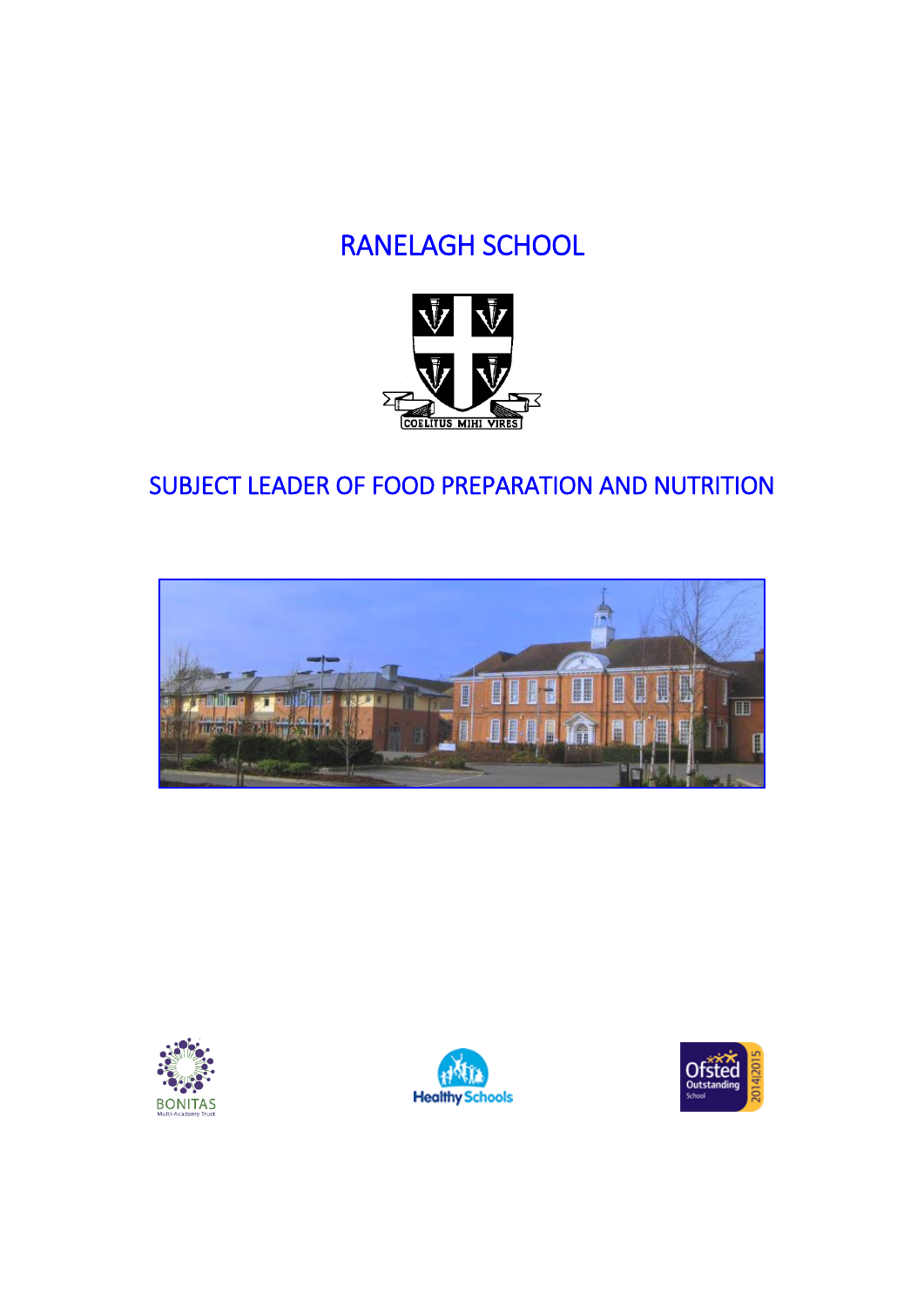

Dear Colleague

Thank you for your interest in the post of Subject Leader of Food Preparation and Nutrition at Ranelagh School. In this letter, we aim to provide you with some further insight into our school and our priorities.

Our school has an excellent reputation at local and national level. The last inspection by Ofsted in 2015 judged us to be outstanding in all areas. This was our fourth outstanding report and, whilst we are very proud of this achievement, we are in no way complacent.

Our students routinely achieve excellent results. In 2019, 86% achieved a grade 4 or above at GCSE and numbers taking the subject at GCSE remain high. Accommodation is in two dedicated practical spaces and one classroom for theory work. The department also benefits from the support of a dedicated technician.

In addition to excellence in terms of academic outcomes, our purpose is to provide a supportive, stimulating and secure environment in which young people can thrive. As such we seek to employ inspirational and energetic staff, committed to the school's ethos. In return, we aim to provide opportunities for continuing professional growth and development for all staff, beginning with a well-established induction programme.

Given that we spend such a significant proportion of our time in the workplace, it is important to take pride and pleasure in what we do here. Teaching and non-teaching staff collaborate well. They are mindful of one another's well-being and there is a strong sense of collective purpose.

If you are interested in learning more about the role, then please do contact me. If you would like to apply please submit your application form available on the website <https://ranelagh.bonitas.org.uk/>

We look forward to hearing from you.

Yours sincerely

Mr Timothy Griffith Headteacher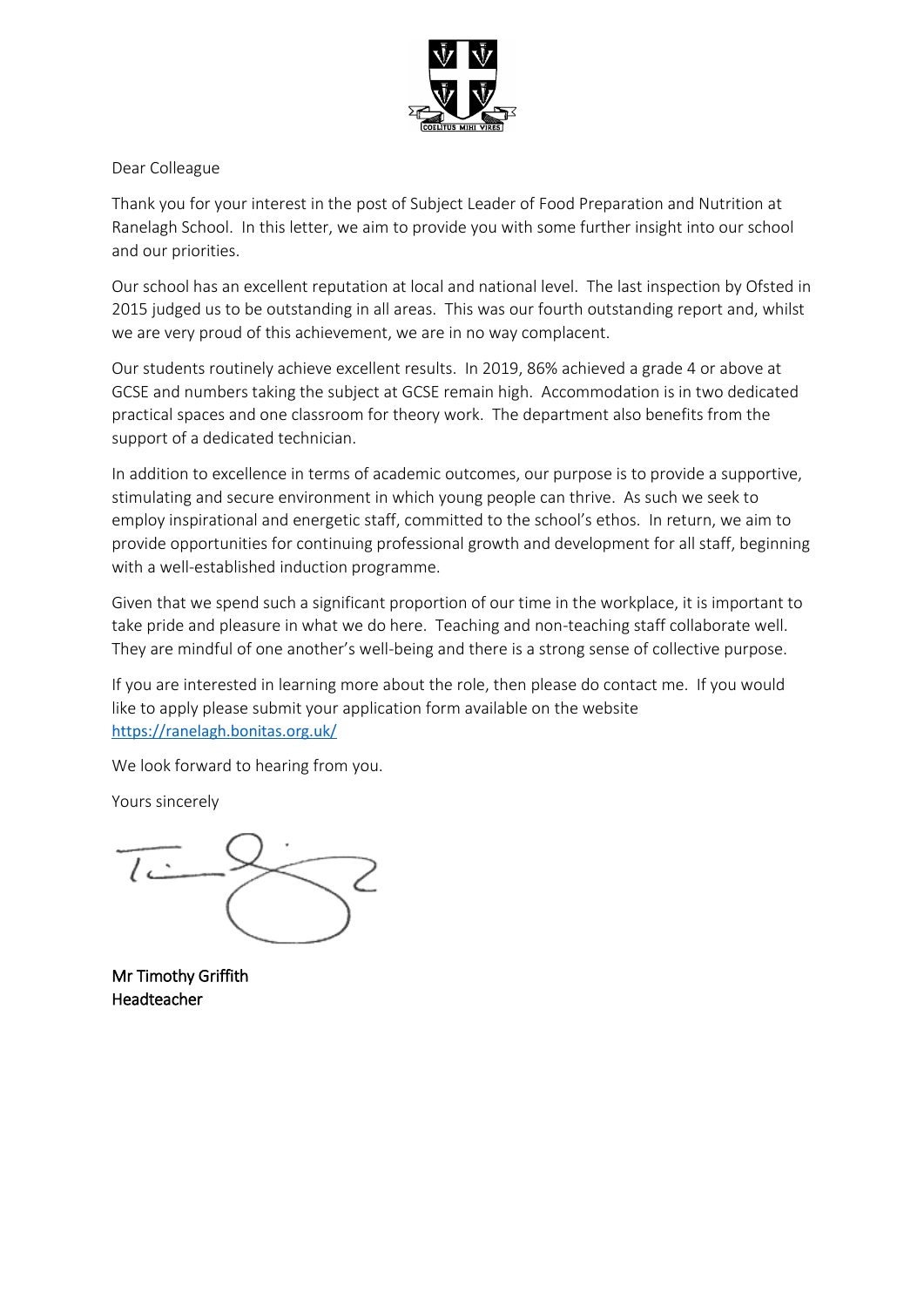# SUBJECT LEADER OF FOOD PREPARATION AND NUTRITION (TLR2.2)

The person appointed will be expected to ensure that high standards of learning and achievement are attained in Food Preparation and Nutrition and that school policies are implemented.

This post requires an enthusiastic and energetic teacher who is well qualified and prepared to lead the department and work as part of a team to support the ethos and aims of the school.

# JOB DESCRIPTION

Subject Leader of Food Preparation and Nutrition

#### Job Purpose

- To lead and manage a team of staff in providing stimulating and appropriately differentiated Food Preparation and Nutrition curriculum for students aged 11-18, contributing to high standards of teaching and learning and the raising of standards of achievement
- To lead and manage the subject area with enthusiasm and efficiency to ensure that high standards of learning and achievement are attained and that school policies are being implemented

#### Accountable to

• The Headteacher and line managed by, and responsible to, a member of the Senior Leadership Team

#### Responsible for

• Leadership of Food Preparation and Nutrition teaching in the school

#### Job Specification

This post requires an enthusiastic, efficient and effective teacher who is able to manage and lead a team in supporting the ethos and aims of the school within this subject area

#### Subject Leader Responsibilities

- To lead and manage a team of staff in the provision of a stimulating, high quality Food Preparation and Nutrition curriculum for students aged 11-18, which meets external requirements and school and departmental objectives
- To keep up to date with new development in the curriculum and to liaise with colleagues as appropriate
- To work with the team in producing documentation in line with overall school policy and the requirements of the National Curriculum. Documentation should include:
	- $\triangleright$  Prioritised departmental training and development needs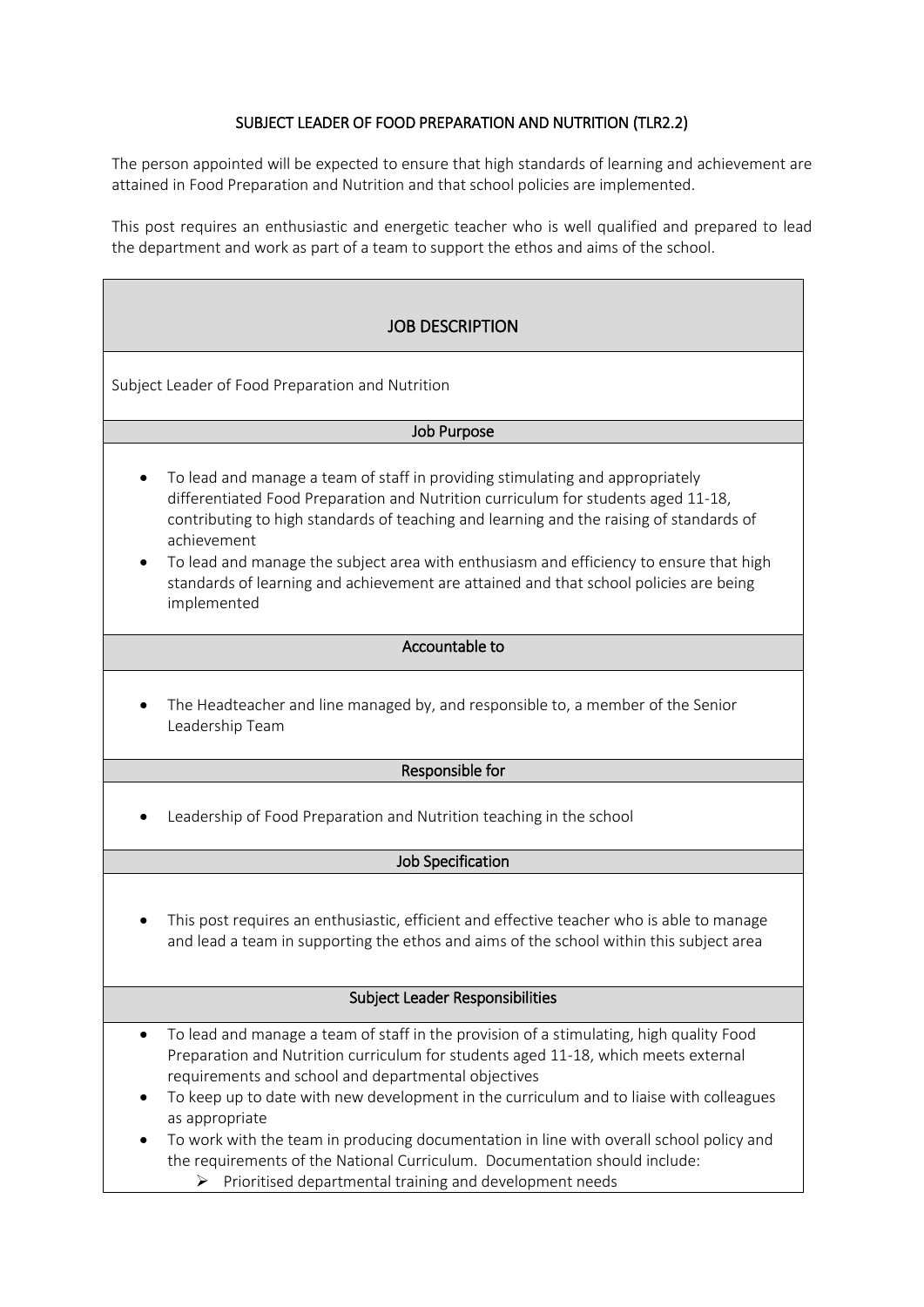➢ Schemes of work/programmes of study

- To liaise with the Curriculum Leader of Design and Technology to ensure that appropriate arrangements are in place for student assessment and for reporting the assessments with the school's framework for assessment
- To monitor and evaluate student progress within the subject area and to be responsible for the promotion of student progress
- To ensure that work is sufficiently differentiated to allow access and interest for all students.
- To be responsible for ensuring that all relevant whole school policies are implemented as appropriate within a subject specific context
- To be involved in timetabling with the member of SLT responsible for curriculum analysis/timetable
- To liaise with the Curriculum Leader of Design and Technology and the member of SLT responsible for curriculum planning in order to timetable the teaching of Food Preparation and Nutrition
- To manage effectively the delegated budget for Food Preparation and Nutrition and ensure resources are deployed to best advantage
- To convene, attend and chair meetings as appropriate, as well as communicate/ disseminate information to other members of the Food Preparation and Nutrition team
- To take an active part in professional development activities and opportunities for action research
- To work with, support and appraise members of the subject team, including undertaking annual performance reviews where appropriate
- To help inform staff, students, parents/carers, governors and the wider community about subject area issues as appropriate

This job description sets out the main duties of the post at the time of drafting. It cannot be read as an exhaustive list. These responsibilities will be discussed annually as part of the Subject Leader of Food Preparation and Nutrition's annual performance review and are subject to change. However, it may be altered at any time in consultation with post holder subject to need and the Headteacher's approval.

# Specific Responsibilities

• To undertake specific responsibilities within the subject area

# General Responsibilities

- To undertake the general responsibilities of all staff
- To implement the most recent Conditions of Employment issued by the Department for Education
- To undertake such activities as can be reasonably expected by the Headteacher or their representative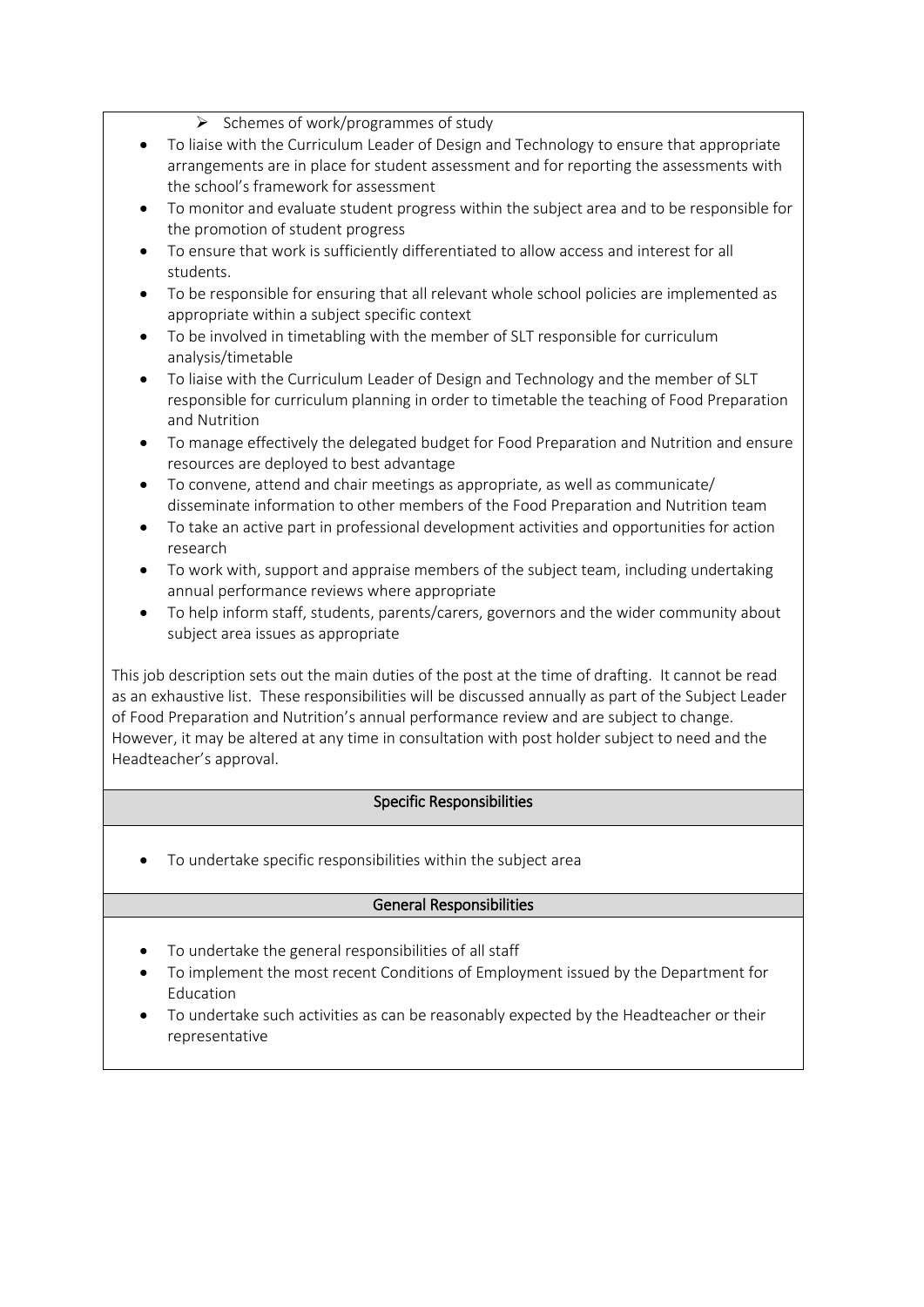#### Subject Teacher's Responsibilities

- 1 To support and implement the initiatives agreed by the department and the school.
- 2 To encourage and enable all students to achieve the highest standards of learning possible by:
	- setting and sharing clear aims, goals and objectives;
	- planning, conducting, reviewing and evaluating learning experiences with particular regard to continuity and progression;
	- making sure the learning environment in the teaching space is stimulating, well organised, attractive, safe and secure;
	- providing effective feedback which promotes high expectations and progress enables all students to make progress;
	- ensuring that the best possible quality resources are used;
	- ensuring that a variety of teaching methods and styles are deployed;
	- making sure that all students have an equal opportunity to succeed;
	- undertaking accurate, relevant and regular assessment, recording and reporting of achievements.
- 3 To lead the department in developing relevant schemes of work and in implementing the national curriculum.
- 4 To undertake cross subject/cross curricular investigations as appropriate.
- 5 To have a positive attitude towards professional development.
- 6 To contribute to the department/school's curriculum enrichment programme for students.
- 7 To undertake the specific responsibilities of a Subject Leader.
- 8 To undertake the general responsibilities of all staff.
- 9 To undertake the responsibilities of a form tutor.

#### Person Specification

| Qualifications              | Degree in subject related discipline<br><b>Qualified Teacher Status</b>                                                                                                                                                                                                                       |
|-----------------------------|-----------------------------------------------------------------------------------------------------------------------------------------------------------------------------------------------------------------------------------------------------------------------------------------------|
| Knowledge and<br>experience | You will have:<br>Excellent subject knowledge of Food Preparation and Nutrition<br>Experience of planning and teaching at key stage 3<br>The ability to teach Food Nutrition and Preparation at GCSE and<br>Diploma at Post 16                                                                |
| Skills and attributes       | You will have:<br>The potential to be an outstanding classroom teacher<br>ICT competence<br>Good communication skills<br>High expectations of student behaviour and learning<br>Commitment to inclusion<br>The ability to contribute in the development of departmental teaching<br>resources |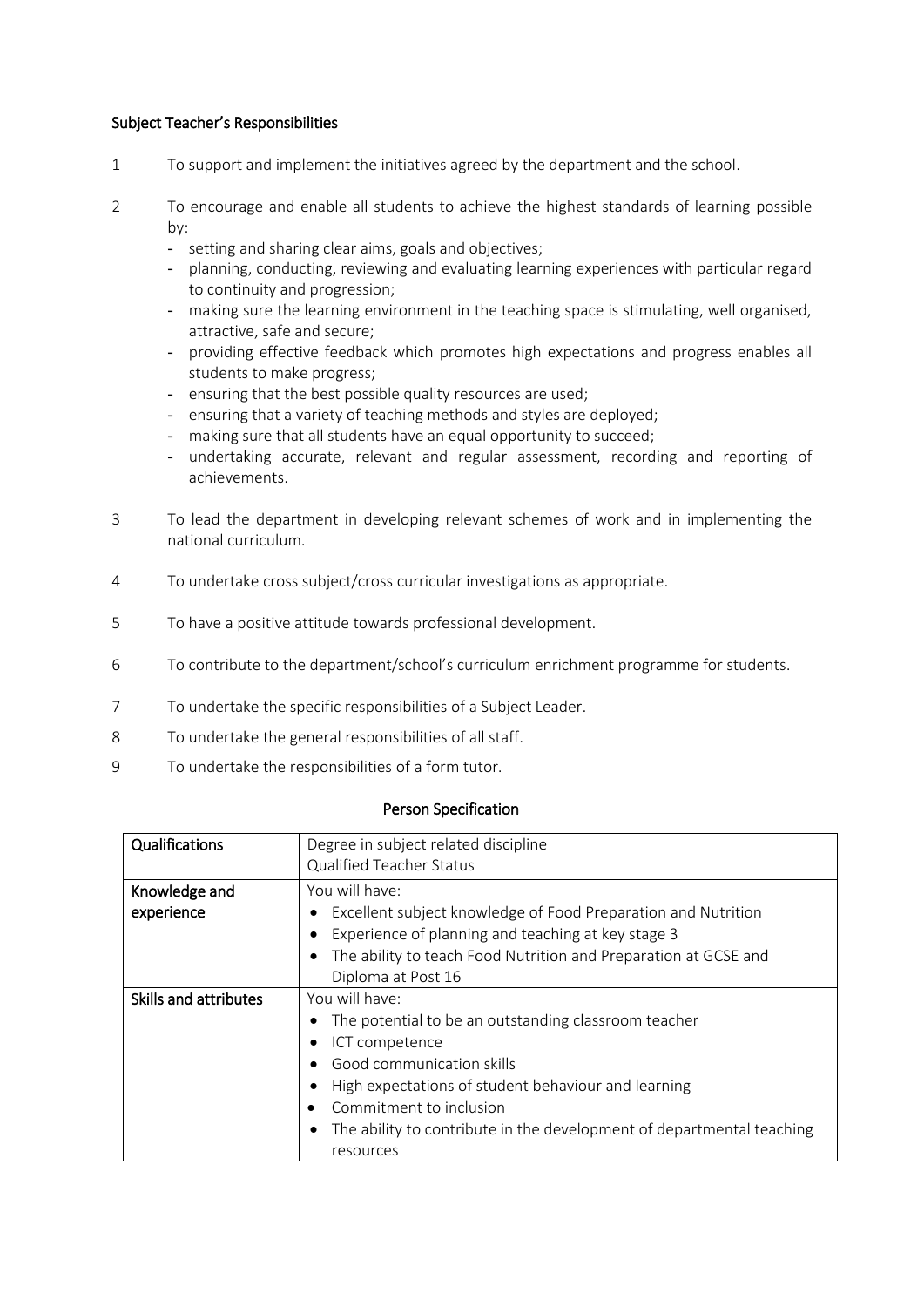| <b>Strategic Development</b> | You will have:                                                            |
|------------------------------|---------------------------------------------------------------------------|
|                              | A willingness to embrace new initiatives in Food Preparation and          |
|                              | Nutrition education                                                       |
|                              |                                                                           |
|                              | You may also have:                                                        |
|                              | The ability to identify department priorities which support and enhance   |
|                              | whole school development                                                  |
|                              | The ability to make contributions to whole school initiatives             |
|                              | A willingness to develop links with external businesses and organisations |
| <b>Teaching and Learning</b> | You will have:                                                            |
|                              | The capacity to inspire, support and challenge students                   |
|                              | A proven track record of successful teaching in more than one key         |
|                              | stage, including examination work                                         |
|                              | A commitment to the enrichment curriculum                                 |
| Personal                     | You will be able to:                                                      |
|                              | Demonstrate a passion for your subject<br>٠                               |
|                              | Demonstrate empathy                                                       |
|                              | Manage your time and prioritise your time effectively<br>٠                |
|                              | Embrace challenge with enthusiasm and resilience                          |
|                              | Demonstrate a commitment to team work                                     |
|                              |                                                                           |
| <b>Values</b>                | You will be able to:                                                      |
|                              | Work with the Anglican foundation and ethos of Ranelagh                   |
|                              | Make an active contribution to a culture of excellence and high           |
|                              | expectations                                                              |
| Other                        | <b>Enhanced DBS Clearance</b>                                             |
|                              | (The successful applicant will be DBS checked through school)             |
|                              |                                                                           |

# FOOD PREPARATION AND NUTRITION DEPARTMENT

# Teaching and Learning

We believe that effective food lessons use a range of approaches to support the learning of individual students. We seek to provide an environment in our lessons which is enjoyable, instructive and tailored to the needs of learners as individuals. Teachers and technicians continually review and update schemes of work to increase accessibility and interest. Our aim is to educate children to be confident, self-reliant, interested and knowledgeable with regard to food. We work together to provide an up to date and stimulating food curriculum that is relevant to our students.

# Structure and staffing

The Food Preparation and Nutrition department comprises of a Curriculum Leader, full-time teacher, part-time teacher and a designated technician.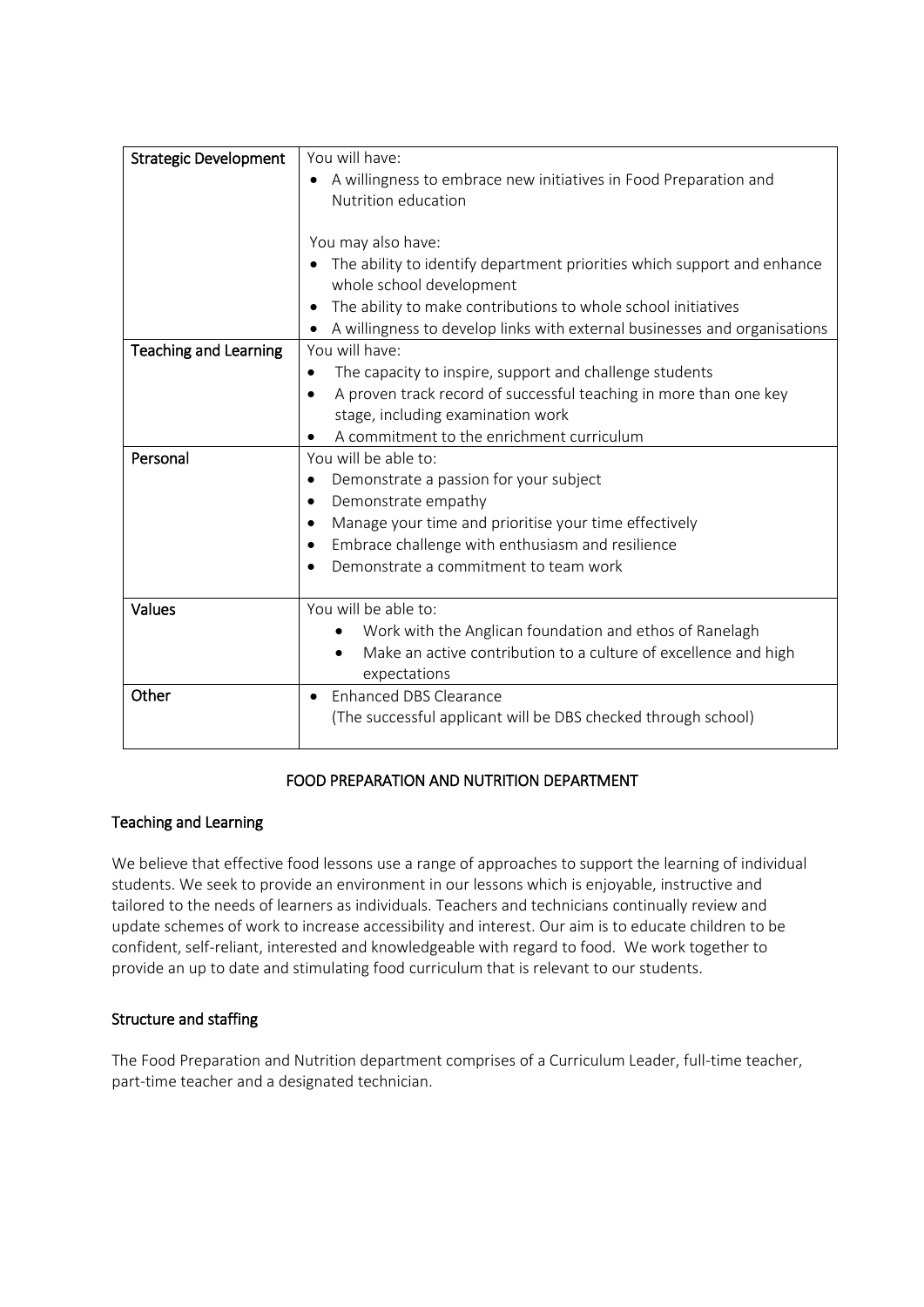#### Facilities and resources

All members of staff are provided with a laptop and the school makes extensive use of Office 365 and Microsoft Teams. The department is housed in two practical spaces (one large and one small for sixth form) and a designated classroom for theory work. The department is well-resourced and equipped for the teaching of Food Preparation and Nutrition.

All teaching rooms are fully equipped with interactive touch screens with audio visual capabilities. The department has easy access to many other facilities in the school such as the reprographics centre, additional computer rooms, and other audio-visual equipment.

# Curriculum

# Key Stage 3:

Food is taught in mixed ability groups on rotation with Design and Technology. The typical class size of 22 students. Throughout the key stage the work is based on healthy eating, Italian food, food safety, food science and dietary needs and the schemes of work have been developed by the department.

# Key Stage 4:

Students are studying the AQA 9-1 GCSE specification in Food Preparation and Nutrition. In 2019 86% of students achieved a grade 4 or higher.

# Key Stage 5:

The WJEC Food Science and Nutrition Level 3 Diploma is offered at Post 16.

The Food Department is very popular and is involved with many enrichment activities. These include preparation for going to University with the sixth form; the Eco-schools group; the languages department and during Healthy Schools week. There is further scope to enhance the enrichment opportunities offered by the department.